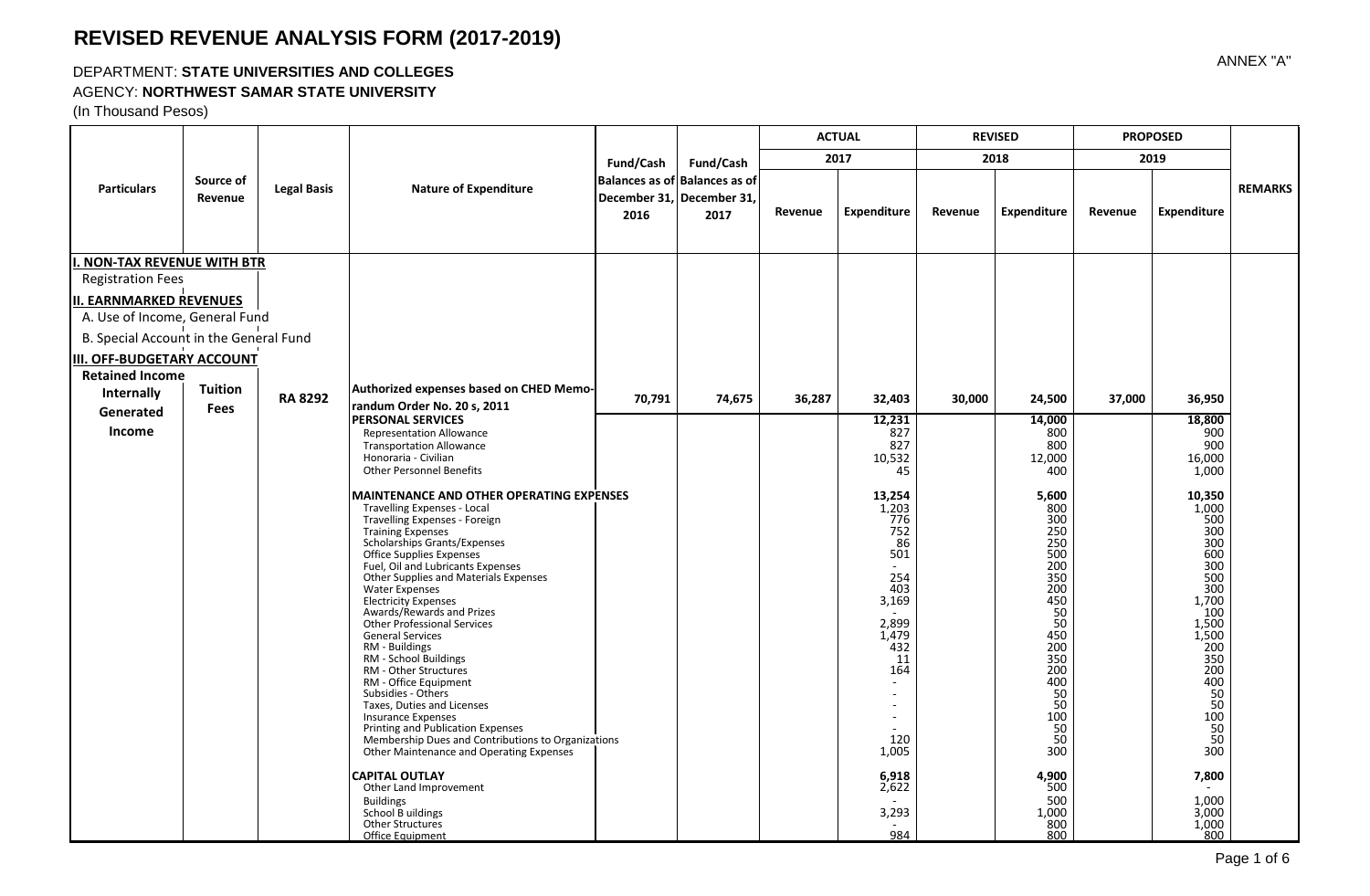### DEPARTMENT: **STATE UNIVERSITIES AND COLLEGES**

#### AGENCY: **NORTHWEST SAMAR STATE UNIVERSITY**

|                    |                                                               | <b>Legal Basis</b>                              | <b>Nature of Expenditure</b>                                                                                                                                                                                                                                                                                                                                                                                                                                                                                                                                                                                                                                                                                                         |           | Fund/Cash<br>Balances as of Balances as of<br>December 31, December 31,<br>2017 | <b>ACTUAL</b><br>2017 |                                                                                                                              | <b>REVISED</b> |                                                                                                                                            | <b>PROPOSED</b> |                                                                                                                           |                |
|--------------------|---------------------------------------------------------------|-------------------------------------------------|--------------------------------------------------------------------------------------------------------------------------------------------------------------------------------------------------------------------------------------------------------------------------------------------------------------------------------------------------------------------------------------------------------------------------------------------------------------------------------------------------------------------------------------------------------------------------------------------------------------------------------------------------------------------------------------------------------------------------------------|-----------|---------------------------------------------------------------------------------|-----------------------|------------------------------------------------------------------------------------------------------------------------------|----------------|--------------------------------------------------------------------------------------------------------------------------------------------|-----------------|---------------------------------------------------------------------------------------------------------------------------|----------------|
|                    |                                                               |                                                 |                                                                                                                                                                                                                                                                                                                                                                                                                                                                                                                                                                                                                                                                                                                                      | Fund/Cash |                                                                                 |                       |                                                                                                                              | 2018           |                                                                                                                                            | 2019            |                                                                                                                           |                |
| <b>Particulars</b> | Source of<br>Revenue                                          |                                                 |                                                                                                                                                                                                                                                                                                                                                                                                                                                                                                                                                                                                                                                                                                                                      | 2016      |                                                                                 | Revenue               | Expenditure                                                                                                                  | Revenue        | <b>Expenditure</b>                                                                                                                         | Revenue         | Expenditure                                                                                                               | <b>REMARKS</b> |
|                    |                                                               |                                                 | <b>Motor Vehicles</b><br><b>Furnitures and Fixtures</b>                                                                                                                                                                                                                                                                                                                                                                                                                                                                                                                                                                                                                                                                              |           |                                                                                 |                       | 19                                                                                                                           |                | 800<br>500                                                                                                                                 |                 | 1,500<br>500                                                                                                              |                |
|                    | <b>Income</b><br><b>Collected</b><br>lfrom<br><b>Students</b> | <b>Board of</b><br><b>Regents</b><br>Resolution | Authorized expenses based on CHED Memo-<br>randum Order No. 20 s, 2011<br><b>PERSONAL SERVICES</b><br><b>Representation Allowance</b><br><b>Transportation Allowance</b><br>Honoraria - Civilian<br><b>Other Personnel Benefits</b><br><b>MAINTENANCE AND OTHER OPERATING EXPENSES</b><br>Travelling Expenses - Local<br>Travelling Expenses - Foreign<br><b>Training Expenses</b><br>Scholarships Grants/Expenses<br><b>Office Supplies Expenses</b><br>Fuel, Oil and Lubricants Expenses<br>Other Supplies and Materials Expenses<br><b>Water Expenses</b><br><b>Electricity Expenses</b><br>Awards/Rewards and Prizes<br><b>Other Professional Services</b><br><b>General Services</b><br>RM - Buildings<br>RM - School Buildings | 5,243     | 6,328                                                                           | 3,226                 | 2,141<br>563<br>$\sim$<br>$\sim$<br>563<br>1,254<br>304<br>86<br>٠<br>$\sim$<br>$\sim$<br>51<br>$\sim$<br>٠<br>657<br>$\sim$ | 18,000         | 16,500<br>6,000<br>5,000<br>1,000<br>5,600<br>800<br>300<br>250<br>250<br>500<br>200<br>350<br>200<br>450<br>50<br>50<br>450<br>200<br>350 | 4,000           | 3,400<br>1,150<br>$\sim$<br>1,000<br>150<br>1,250<br>500<br>$\sim$<br>50<br>$\sim$<br>$\sim$<br>350<br>÷.<br>$\sim$<br>50 |                |
|                    |                                                               |                                                 | RM - Other Structures<br>RM - Office Equipment<br>Subsidies - Others<br>Taxes, Duties and Licenses<br><b>Insurance Expenses</b><br>Printing and Publication Expenses<br>Membership Dues and Contributions to Organizations<br>Other Maintenance and Operating Expenses<br><b>CAPITAL OUTLAY</b><br>Other Land Improvement<br><b>Buildings</b><br>School B uildings<br><b>Other Structures</b>                                                                                                                                                                                                                                                                                                                                        |           |                                                                                 |                       | $\blacksquare$<br>٠<br>156<br>324                                                                                            |                | 200<br>400<br>50<br>50<br>100<br>50<br>50<br>300<br>4,900<br>500<br>500<br>1,000<br>800                                                    |                 | $\sim$<br>300<br>1,000                                                                                                    |                |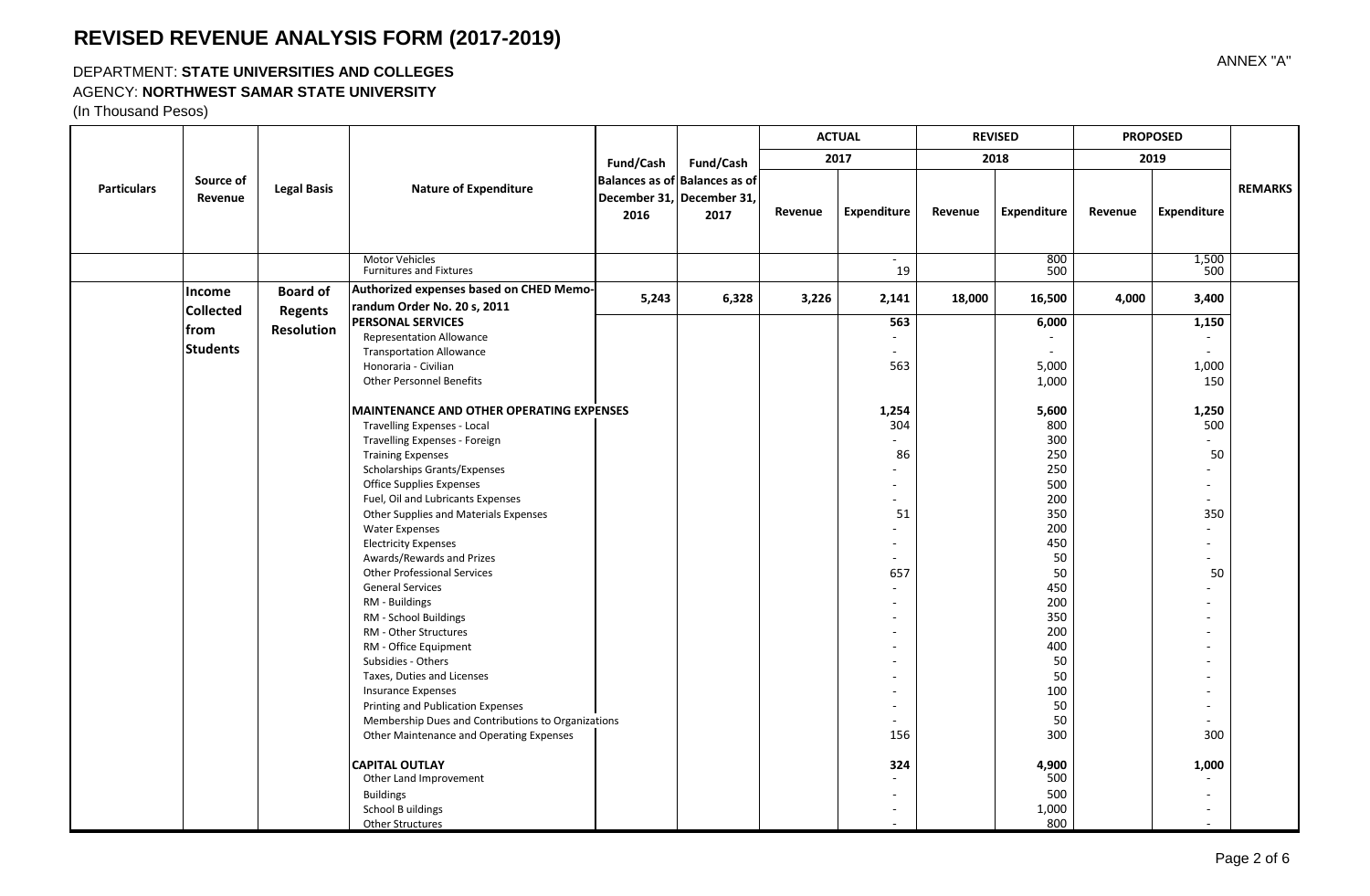### DEPARTMENT: **STATE UNIVERSITIES AND COLLEGES**

### AGENCY: **NORTHWEST SAMAR STATE UNIVERSITY**

|                    |                             | <b>Legal Basis</b>                | <b>Nature of Expenditure</b>                                                                                                                                                                                                                                                                                                                                                                                                                                                                                                                                                                                                                                                                                                                                                                                                                                                                                                         | Fund/Cash<br>2016 | Fund/Cash<br>Balances as of Balances as of<br>December 31, December 31,<br>2017 | <b>ACTUAL</b><br>2017 |                                                                                                                                                | <b>REVISED</b> |                                                                                                                                                                   | <b>PROPOSED</b> |                                                                                                                                                                         |                |
|--------------------|-----------------------------|-----------------------------------|--------------------------------------------------------------------------------------------------------------------------------------------------------------------------------------------------------------------------------------------------------------------------------------------------------------------------------------------------------------------------------------------------------------------------------------------------------------------------------------------------------------------------------------------------------------------------------------------------------------------------------------------------------------------------------------------------------------------------------------------------------------------------------------------------------------------------------------------------------------------------------------------------------------------------------------|-------------------|---------------------------------------------------------------------------------|-----------------------|------------------------------------------------------------------------------------------------------------------------------------------------|----------------|-------------------------------------------------------------------------------------------------------------------------------------------------------------------|-----------------|-------------------------------------------------------------------------------------------------------------------------------------------------------------------------|----------------|
| <b>Particulars</b> |                             |                                   |                                                                                                                                                                                                                                                                                                                                                                                                                                                                                                                                                                                                                                                                                                                                                                                                                                                                                                                                      |                   |                                                                                 |                       |                                                                                                                                                | 2018           |                                                                                                                                                                   | 2019            |                                                                                                                                                                         |                |
|                    | Source of<br>Revenue        |                                   |                                                                                                                                                                                                                                                                                                                                                                                                                                                                                                                                                                                                                                                                                                                                                                                                                                                                                                                                      |                   |                                                                                 | Revenue               | Expenditure                                                                                                                                    | Revenue        | <b>Expenditure</b>                                                                                                                                                | Revenue         | Expenditure                                                                                                                                                             | <b>REMARKS</b> |
|                    |                             |                                   | Office Equipment<br><b>Motor Vehicles</b><br><b>Furnitures and Fixtures</b>                                                                                                                                                                                                                                                                                                                                                                                                                                                                                                                                                                                                                                                                                                                                                                                                                                                          |                   |                                                                                 |                       | 324<br>$\sim$<br>$\sim$                                                                                                                        |                | 800<br>800<br>500                                                                                                                                                 |                 | 1,000<br>$\sim$                                                                                                                                                         |                |
|                    | <b>Income</b><br>from Other | <b>Board of</b><br><b>Regents</b> | Authorized expenses based on CHED Memo-<br>randum Order No. 20 s, 2011                                                                                                                                                                                                                                                                                                                                                                                                                                                                                                                                                                                                                                                                                                                                                                                                                                                               | 7,240             | 9,686                                                                           | 3,324                 | 878                                                                                                                                            | 4,000          | 3,150                                                                                                                                                             | 4,000           | 3,150                                                                                                                                                                   |                |
|                    | <b>Sources</b>              | <b>Resolution</b>                 | <b>PERSONAL SERVICES</b><br><b>Representation Allowance</b><br><b>Transportation Allowance</b><br>Honoraria - Civilian<br><b>Other Personnel Benefits</b><br><b>MAINTENANCE AND OTHER OPERATING EXPENSES</b><br><b>Travelling Expenses - Local</b><br>Travelling Expenses - Foreign<br><b>Training Expenses</b><br>Scholarships Grants/Expenses<br>Office Supplies Expenses<br>Fuel, Oil and Lubricants Expenses<br>Other Supplies and Materials Expenses<br><b>Water Expenses</b><br><b>Electricity Expenses</b><br>Awards/Rewards and Prizes<br><b>Other Professional Services</b><br><b>General Services</b><br>RM - Buildings<br>RM - School Buildings<br>RM - Other Structures<br>RM - Office Equipment<br>Subsidies - Others<br>Taxes, Duties and Licenses<br><b>Insurance Expenses</b><br>Printing and Publication Expenses<br>Membership Dues and Contributions to Organizations<br>Other Maintenance and Operating Expenses |                   |                                                                                 |                       | 350<br>$\sim$<br>$\sim$<br>350<br>$\sim$<br>328<br>155<br>÷.<br>30<br>35<br>83<br>$\sim$<br>$\sim$<br>$\overline{\phantom{a}}$<br>$\sim$<br>25 |                | 800<br>$\sim$<br>800<br>1,950<br>350<br>100<br>100<br>100<br>200<br>50<br>100<br>50<br>100<br>50<br>100<br>100<br>100<br>100<br>100<br>50<br>50<br>50<br>50<br>50 |                 | 800<br>÷.<br>800<br>$\sim$<br>1,950<br>350<br>100<br>100<br>100<br>200<br>50<br>100<br>50<br>100<br>50<br>100<br>100<br>100<br>100<br>100<br>50<br>50<br>50<br>50<br>50 |                |
|                    |                             |                                   | <b>CAPITAL OUTLAY</b><br>Other Land Improvement<br><b>Buildings</b>                                                                                                                                                                                                                                                                                                                                                                                                                                                                                                                                                                                                                                                                                                                                                                                                                                                                  |                   |                                                                                 |                       | 200<br>$\sim$                                                                                                                                  |                | 400                                                                                                                                                               |                 | 400                                                                                                                                                                     |                |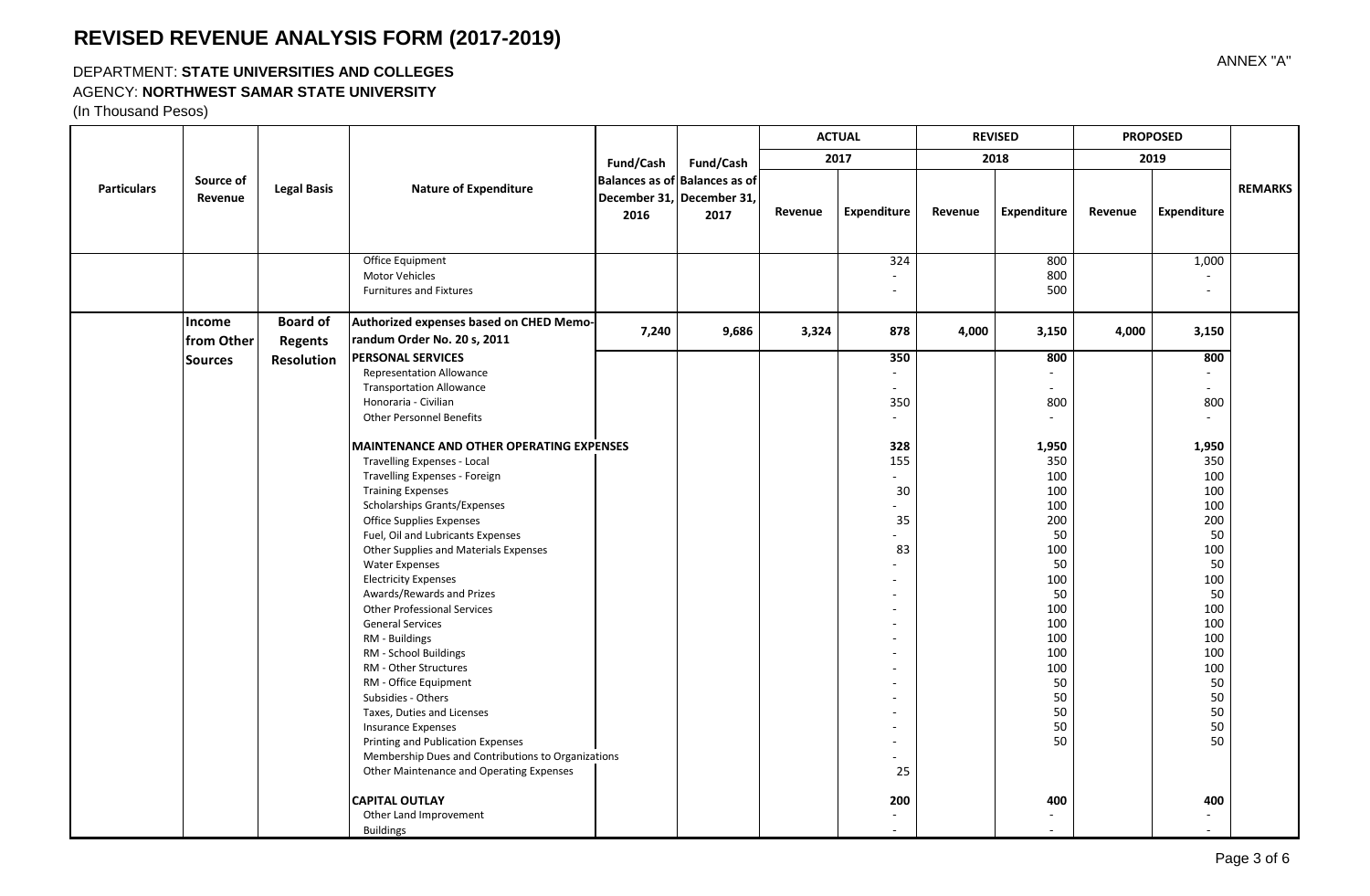### DEPARTMENT: **STATE UNIVERSITIES AND COLLEGES**

### AGENCY: **NORTHWEST SAMAR STATE UNIVERSITY**

|                                                                                 |                                                                                                                                                           |                                                        |                                                                                                                                                                                                                                                                                                                                                                                                                                                                                                                                                                                                                                                                                                                                                                         |           |                                                                                 | <b>ACTUAL</b><br>2017 |                                                                                                                                                                                                                                                                                             | <b>REVISED</b> |                                                                                                                                          | <b>PROPOSED</b> |                                                                                                                                                                   |                |
|---------------------------------------------------------------------------------|-----------------------------------------------------------------------------------------------------------------------------------------------------------|--------------------------------------------------------|-------------------------------------------------------------------------------------------------------------------------------------------------------------------------------------------------------------------------------------------------------------------------------------------------------------------------------------------------------------------------------------------------------------------------------------------------------------------------------------------------------------------------------------------------------------------------------------------------------------------------------------------------------------------------------------------------------------------------------------------------------------------------|-----------|---------------------------------------------------------------------------------|-----------------------|---------------------------------------------------------------------------------------------------------------------------------------------------------------------------------------------------------------------------------------------------------------------------------------------|----------------|------------------------------------------------------------------------------------------------------------------------------------------|-----------------|-------------------------------------------------------------------------------------------------------------------------------------------------------------------|----------------|
|                                                                                 |                                                                                                                                                           |                                                        |                                                                                                                                                                                                                                                                                                                                                                                                                                                                                                                                                                                                                                                                                                                                                                         | Fund/Cash | Fund/Cash<br>Balances as of Balances as of<br>December 31, December 31,<br>2017 |                       |                                                                                                                                                                                                                                                                                             |                | 2018                                                                                                                                     |                 | 2019                                                                                                                                                              |                |
| <b>Particulars</b>                                                              | Source of<br>Revenue                                                                                                                                      | <b>Legal Basis</b>                                     | <b>Nature of Expenditure</b>                                                                                                                                                                                                                                                                                                                                                                                                                                                                                                                                                                                                                                                                                                                                            | 2016      |                                                                                 | Revenue               | <b>Expenditure</b>                                                                                                                                                                                                                                                                          | Revenue        | Expenditure                                                                                                                              | Revenue         | Expenditure                                                                                                                                                       | <b>REMARKS</b> |
|                                                                                 |                                                                                                                                                           |                                                        | <b>School B uildings</b><br>Other Structures<br>Office Equipment<br>Motor Vehicles<br><b>Furnitures and Fixtures</b>                                                                                                                                                                                                                                                                                                                                                                                                                                                                                                                                                                                                                                                    |           |                                                                                 |                       | $\sim$<br>$\omega$<br>200<br>$\sim$<br>$\blacksquare$                                                                                                                                                                                                                                       |                | $\blacksquare$<br>$\overline{a}$<br>400<br>٠<br>٠                                                                                        |                 | $\sim$<br>$\sim$<br>400<br>$\sim$<br>$\sim$                                                                                                                       |                |
| <b>Trust Receipts</b><br><b>Receipts</b><br><b>Deposited with</b><br>Authorized | Other<br>School<br>Fees                                                                                                                                   | <b>Board of</b><br><b>Regents</b><br><b>Resolution</b> | Authorized expenses based on the specific<br>purpose for which the trust funds were<br>created                                                                                                                                                                                                                                                                                                                                                                                                                                                                                                                                                                                                                                                                          | 17,939    | 29,035                                                                          | 14,605                | 3,509                                                                                                                                                                                                                                                                                       | 1,000          | 850                                                                                                                                      | 15,000          | 14,400                                                                                                                                                            |                |
| Government<br><b>Depository</b><br><b>Banks (AGDB)</b>                          | <b>PERSONAL SERVICES</b><br><b>Representation Allowance</b><br><b>Transportation Allowance</b><br>Honoraria - Civilian<br><b>Other Personnel Benefits</b> |                                                        |                                                                                                                                                                                                                                                                                                                                                                                                                                                                                                                                                                                                                                                                                                                                                                         |           | 286<br>$\sim$<br>$\sim$<br>286<br>$\blacksquare$                                |                       | $\overline{\phantom{a}}$<br>٠<br>$\overline{\phantom{a}}$<br>٠                                                                                                                                                                                                                              |                | 200<br>$\sim$<br>$\sim$<br>200<br>$\sim$                                                                                                 |                 |                                                                                                                                                                   |                |
|                                                                                 |                                                                                                                                                           |                                                        | <b>MAINTENANCE AND OTHER OPERATING EXPENSES</b><br>Travelling Expenses - Local<br>Travelling Expenses - Foreign<br><b>Training Expenses</b><br>Scholarships Grants/Expenses<br><b>Office Supplies Expenses</b><br>Fuel, Oil and Lubricants Expenses<br>Other Supplies and Materials Expenses<br><b>Water Expenses</b><br><b>Electricity Expenses</b><br>Awards/Rewards and Prizes<br><b>Other Professional Services</b><br><b>General Services</b><br>RM - Buildings<br>RM - School Buildings<br>RM - Other Structures<br>RM - Office Equipment<br>Subsidies - Others<br>Taxes, Duties and Licenses<br><b>Insurance Expenses</b><br>Printing and Publication Expenses<br>Membership Dues and Contributions to Organizations<br>Other Maintenance and Operating Expenses |           |                                                                                 |                       | 1,801<br>230<br>$\mathbf{r}$<br>187<br>50<br>367<br>$\blacksquare$<br>150<br>$\overline{\phantom{a}}$<br>$\sim$<br>52<br>$\blacksquare$<br>$\blacksquare$<br>$\blacksquare$<br>$\blacksquare$<br>$\sim$<br>$\blacksquare$<br>$\blacksquare$<br>$\blacksquare$<br>557<br>98<br>$\sim$<br>110 |                | 850<br>100<br>50<br>50<br>40<br>50<br>30<br>80<br>30<br>60<br>25<br>25<br>25<br>30<br>30<br>30<br>30<br>60<br>25<br>30<br>50<br>50<br>50 |                 | 5,200<br>500<br>500<br>500<br>500<br>500<br>500<br>500<br>100<br>100<br>100<br>100<br>100<br>100<br>100<br>100<br>100<br>100<br>100<br>500<br>100<br>100<br>1,000 |                |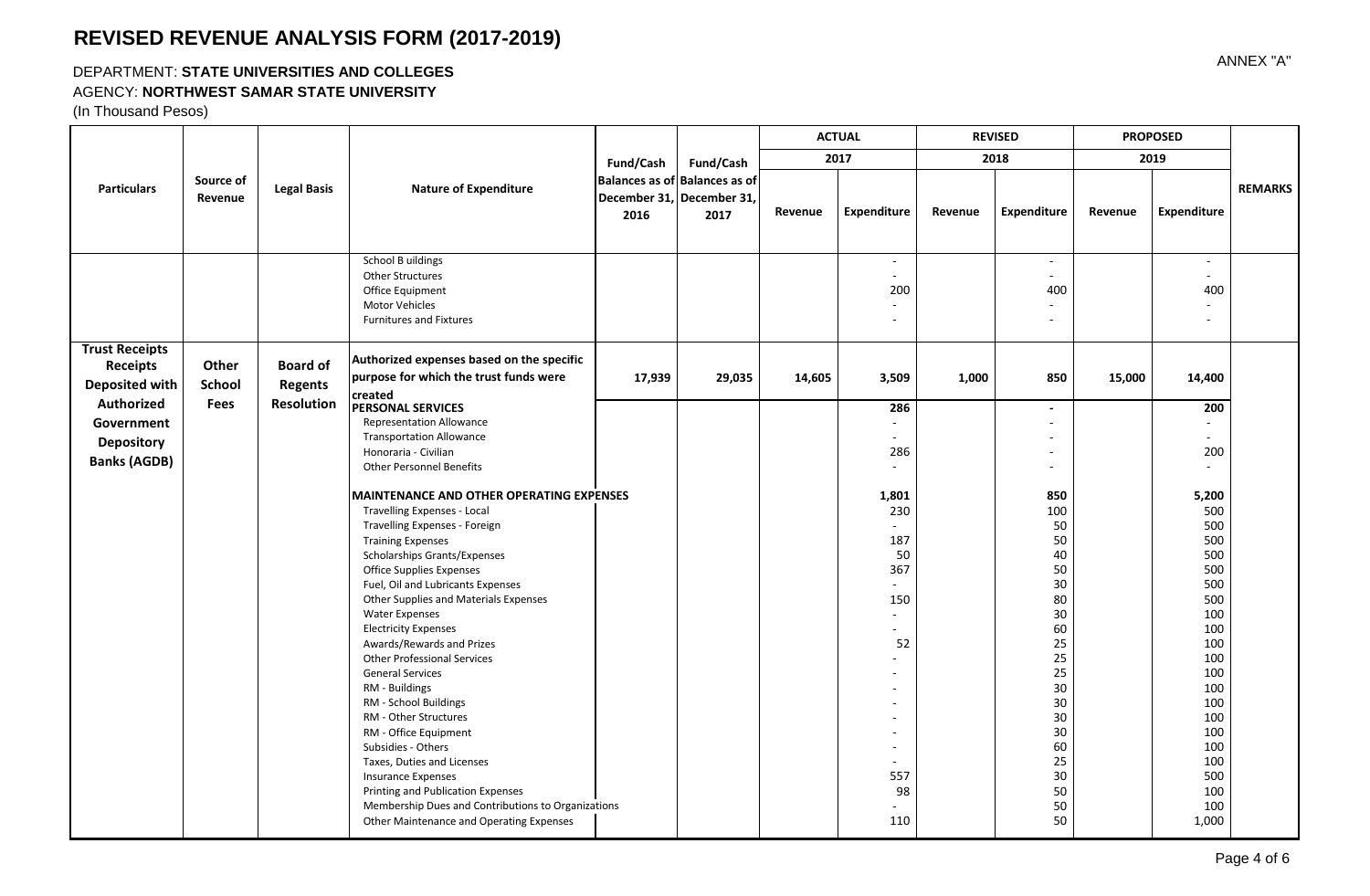### DEPARTMENT: **STATE UNIVERSITIES AND COLLEGES**

#### AGENCY: **NORTHWEST SAMAR STATE UNIVERSITY**

|                    |                      |                    |                                                                                                                                                                                                                                                                                                                                                                                                                                                                                                                                                                                                                                                                                                                                                                                                                             |           |                                                                                 | <b>ACTUAL</b> |                                                                                                                                                                                                            | <b>REVISED</b> |                                                                                                                                                                                                              | <b>PROPOSED</b> |                                                                                                                                                                                                                    |                |
|--------------------|----------------------|--------------------|-----------------------------------------------------------------------------------------------------------------------------------------------------------------------------------------------------------------------------------------------------------------------------------------------------------------------------------------------------------------------------------------------------------------------------------------------------------------------------------------------------------------------------------------------------------------------------------------------------------------------------------------------------------------------------------------------------------------------------------------------------------------------------------------------------------------------------|-----------|---------------------------------------------------------------------------------|---------------|------------------------------------------------------------------------------------------------------------------------------------------------------------------------------------------------------------|----------------|--------------------------------------------------------------------------------------------------------------------------------------------------------------------------------------------------------------|-----------------|--------------------------------------------------------------------------------------------------------------------------------------------------------------------------------------------------------------------|----------------|
|                    |                      |                    |                                                                                                                                                                                                                                                                                                                                                                                                                                                                                                                                                                                                                                                                                                                                                                                                                             | Fund/Cash | Fund/Cash<br>Balances as of Balances as of<br>December 31, December 31,<br>2017 | 2017          |                                                                                                                                                                                                            |                | 2018                                                                                                                                                                                                         |                 | 2019                                                                                                                                                                                                               |                |
| <b>Particulars</b> | Source of<br>Revenue | <b>Legal Basis</b> | <b>Nature of Expenditure</b>                                                                                                                                                                                                                                                                                                                                                                                                                                                                                                                                                                                                                                                                                                                                                                                                | 2016      |                                                                                 | Revenue       | Expenditure                                                                                                                                                                                                | Revenue        | Expenditure                                                                                                                                                                                                  | Revenue         | <b>Expenditure</b>                                                                                                                                                                                                 | <b>REMARKS</b> |
|                    |                      |                    | <b>CAPITAL OUTLAY</b><br>Other Land Improvement<br><b>Buildings</b><br>School B uildings<br><b>Other Structures</b><br>Office Equipment<br>Motor Vehicles<br><b>Furnitures and Fixtures</b>                                                                                                                                                                                                                                                                                                                                                                                                                                                                                                                                                                                                                                 |           |                                                                                 |               | 1,422<br>$\overline{\phantom{a}}$<br>327<br>1,095                                                                                                                                                          |                |                                                                                                                                                                                                              |                 | 9,000<br>$\overline{\phantom{a}}$<br>5,000<br>2,000<br>2,000                                                                                                                                                       |                |
|                    |                      |                    |                                                                                                                                                                                                                                                                                                                                                                                                                                                                                                                                                                                                                                                                                                                                                                                                                             |           | <b>SUMMARY</b>                                                                  |               |                                                                                                                                                                                                            |                |                                                                                                                                                                                                              |                 |                                                                                                                                                                                                                    |                |
|                    |                      |                    | <b>TOTAL Retained Income &amp; Trust Reciepts</b>                                                                                                                                                                                                                                                                                                                                                                                                                                                                                                                                                                                                                                                                                                                                                                           | 101,213   | 119,724                                                                         | 57,442        | 38,931                                                                                                                                                                                                     | 53.000         | 45.000                                                                                                                                                                                                       | 60,000          | 57,900                                                                                                                                                                                                             |                |
|                    |                      |                    | <b>PERSONAL SERVICES</b><br><b>Representation Allowance</b><br><b>Transportation Allowance</b><br>Honoraria - Civilian<br><b>Other Personnel Benefits</b><br><b>MAINTENANCE AND OTHER OPERATING EXPENSES</b><br>Travelling Expenses - Local<br>Travelling Expenses - Foreign<br><b>Training Expenses</b><br>Scholarships Grants/Expenses<br>Office Supplies Expenses<br>Fuel, Oil and Lubricants Expenses<br>Other Supplies and Materials Expenses<br><b>Water Expenses</b><br><b>Electricity Expenses</b><br>Awards/Rewards and Prizes<br><b>Other Professional Services</b><br><b>General Services</b><br>RM - Buildings<br>RM - School Buildings<br>RM - Other Structures<br>RM - Office Equipment<br>Subsidies - Others<br>Taxes, Duties and Licenses<br><b>Insurance Expenses</b><br>Printing and Publication Expenses |           |                                                                                 |               | 13,430<br>827<br>827<br>11,731<br>45<br>16,637<br>1,892<br>776<br>1,055<br>136<br>903<br>538<br>403<br>3,169<br>52<br>3,556<br>1,479<br>432<br>11<br>164<br>$\sim$<br>$\sim$<br>$\sim$<br>557<br>98<br>120 |                | 20,800<br>800<br>800<br>17,800<br>1,400<br>14,000<br>2,050<br>750<br>650<br>640<br>1,250<br>480<br>880<br>480<br>1,060<br>175<br>225<br>1,025<br>530<br>830<br>530<br>880<br>210<br>175<br>280<br>200<br>150 |                 | 20,950<br>900<br>900<br>18,000<br>1,150<br>18,750<br>2,350<br>1,100<br>950<br>900<br>1,300<br>850<br>1,450<br>450<br>1,900<br>250<br>1,750<br>1,700<br>400<br>550<br>400<br>550<br>200<br>200<br>650<br>200<br>150 |                |
|                    |                      |                    | Membership Dues and Contributions to Organizations<br>Other Maintenance and Operating Expenses<br><b>CAPITAL OUTLAY</b><br>Other Land Improvement<br><b>Buildings</b>                                                                                                                                                                                                                                                                                                                                                                                                                                                                                                                                                                                                                                                       |           |                                                                                 |               | 1,296<br>8,864<br>2,622                                                                                                                                                                                    |                | 650<br>10,200<br>1,000<br>1.000                                                                                                                                                                              |                 | 1,600<br>18,200<br>$\mathbf 0$<br>1.000                                                                                                                                                                            |                |